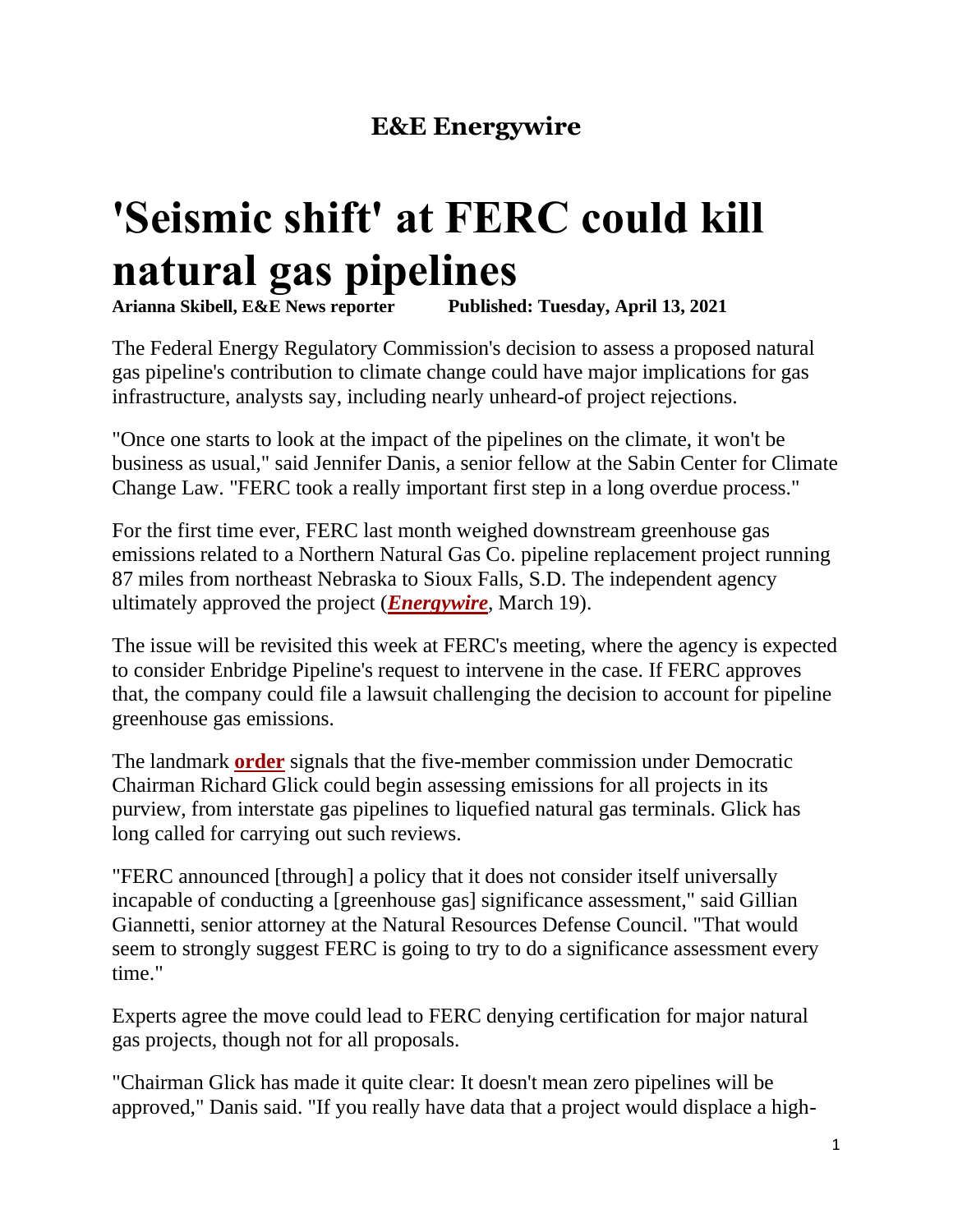carbon-intensive fuel source like coal, then those are data that ought to go into the commission's analysis, along with project-driven emissions."

Still, Rob Rains, a senior energy analyst at Washington Analysis LLC, said evaluating the climate impacts of natural gas pipelines marks a "seismic shift" in the commission's environmental review analysis under the National Environmental Policy Act.

"FERC is now establishing a higher threshold for demonstrating need at a time when concerns and attention to climate change are higher than ever," he said.

## **More than two?**

Since adopting its natural gas pipeline policy about 20 years ago, FERC has approved roughly 475 pipelines and rejected two. The commission weighs a host of environmental factors when permitting natural gas infrastructure under NEPA, but commissioners have long argued, largely along partisan lines, about whether and how to weigh greenhouse gas emissions.

Under President Trump, then-Chairman Neil Chatterjee (R) said FERC should limit its scope to considering direct emissions from projects. But during last month's commission meeting, Chatterjee departed from his two other Republican colleagues and voted with Glick and Democratic Commissioner Allison Clements to approve the Northern Natural project and consider its climate impact, citing a sense of pragmatism.

The order was hotly contested by Republican Commissioner James Danly, who said FERC was acting unlawfully. He called the reasoning in the order "legally infirm" and said enacting a "drastic departure from the commission's long-standing position" in an individual case was unfair to natural gas companies that may have weighed in if they had known what FERC was considering. Groups that don't intervene in a FERC docket ahead of time lose legal standing to challenge eventual orders.

Tony Clark, a Republican former FERC commissioner appointed by President Obama in 2012, said part of his concern with the order is this "elephant in a mouse hole criticism."

"This is a big policy change, and it was put in the most innocuous of orders, which means it may not ever get appealed," he said. "The applicant [Northern Natural Gas Co.] got what they wanted, so it may be unlikely they would appeal an order where they got what they requested."